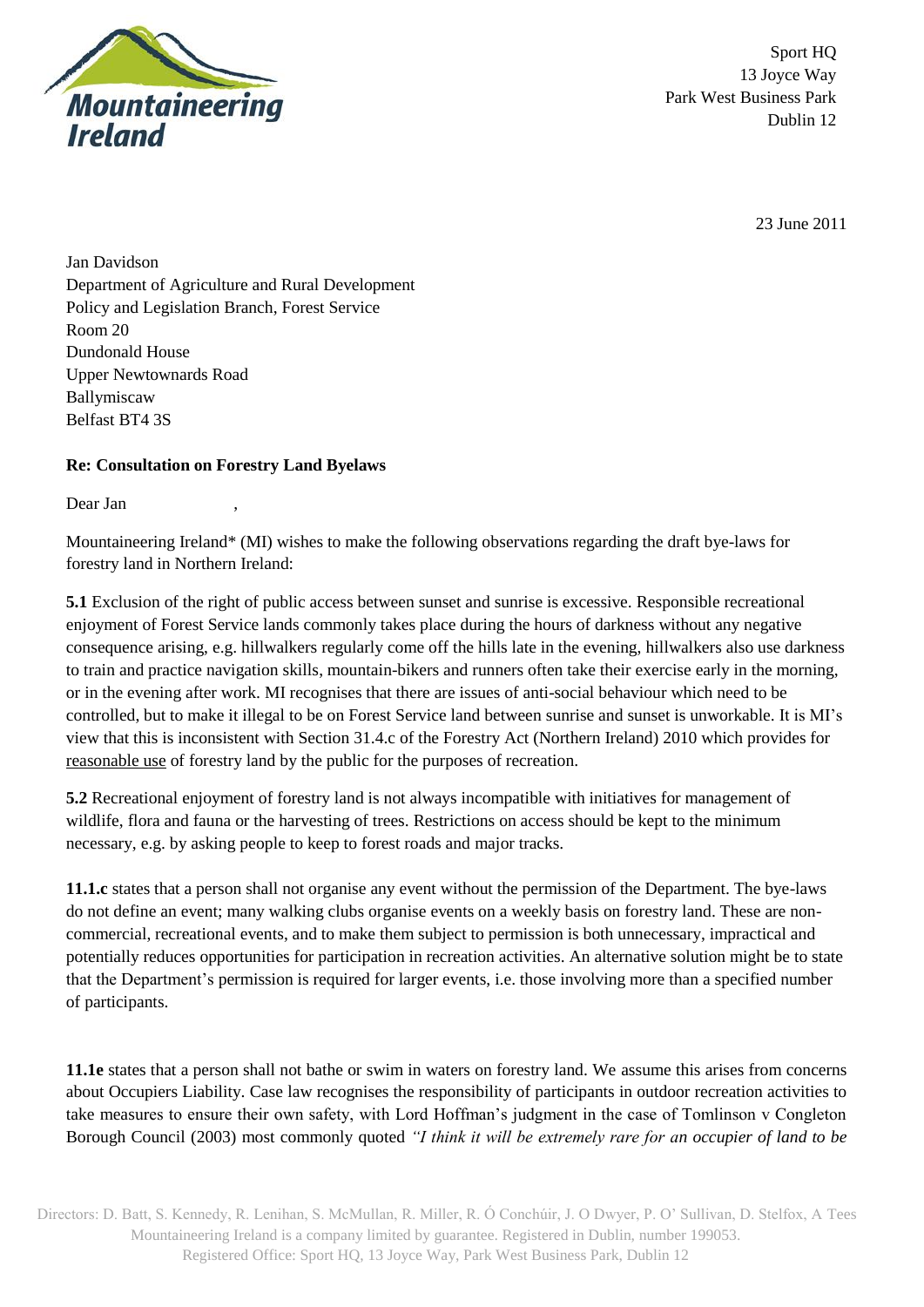

*under a duty to prevent people from taking risks which are inherent in the activities they freely choose to undertake upon the land. If people want to climb mountains, go hang-gliding, or swim or dive in ponds or lakes that is their affair."*

**12** states that camping is only allowed with permission of the Department and in designated areas. MI feels strongly that this draft bye-law places an unreasonable restriction on public enjoyment of forestry land. As stated under 5.1, MI recognises that there are issues with anti-social behaviour on forestry land, some of these associated with camping. It is MI's view that this bye-law would be ignored by those it is aimed at, and that it would restrict the freedom of responsible campers. Instances of poor camping behaviour tend to be localised and this may provide a key to addressing the issue. MI urges the Forest Service to initiate a process of dialogue, perhaps through CAAN's Outdoor Recreation Group and possibly in conjunction with Coillte and Leave No Trace Ireland, to consider how this difficult issue could be tackled.

**17.1.b** states that dogs should be kept on a lead at all times. Again this is not practical or easily enforced. In certain areas of forestry land where a lot of people are present this bye-law might be appropriate, but dogs require off-lead exercise and forestry land provides a suitable place for this. It also takes the pressure off private farmland, where it is not appropriate for dogs to be off-lead due to the presence of livestock.

Forest Service land delivers significant health and well-being benefit through providing opportunities for a range of outdoor recreation activities. As there is no legal right of access to private land in Northern Ireland for purposes of recreation, Forest Service and other public lands play a vital role in reducing recreational pressure on private lands.

There is a role for bye-laws in the management of public activity in certain areas of forestry lands, but it is neither practical nor necessary to apply this approach across all forestry lands. MI supports and promotes the Leave No Trace approach, which encourages recreational users to be aware of the potential impacts from their activities, and to make choices when doing their activities that will minimise those impacts. MI would like to see the Forest Service adopt this approach, which acknowledges that the majority of recreational users are responsible, but that we can all do better. Coillte's adoption and promotion of the Leave No Trace message, in tandem with the introduction of bye-laws, provides a positive and relevant example.

It is MI's view that to be effective, the forestry bye-laws must be reasonable and practicable; they should also encourage responsible public use of forestry lands. We hope that you will take our concerns on board; should you require any further information please do not hesitate to contact me on 00 353 1 6251115 or [karl@mountaineering.ie](mailto:karl@mountaineering.ie)

Yours sincerely,

Kal Sle

**Karl Boyle**

Directors: D. Batt, S. Kennedy, R. Lenihan, S. McMullan, R. Miller, R. Ó Conchúir, J. O Dwyer, P. O' Sullivan, D. Stelfox, A Tees Mountaineering Ireland is a company limited by guarantee. Registered in Dublin, number 199053. Registered Office: Sport HQ, 13 Joyce Way, Park West Business Park, Dublin 12